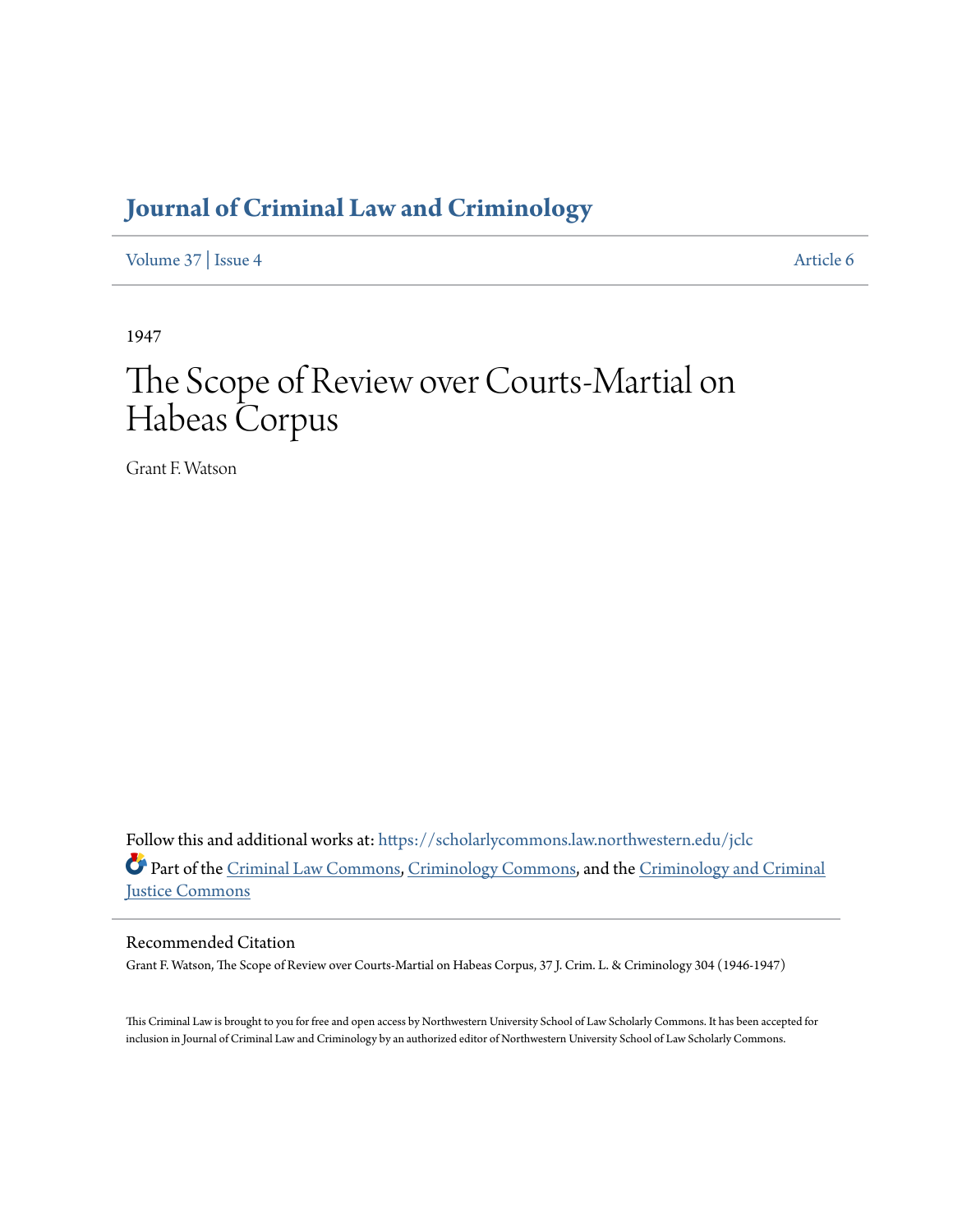## The Scope of Review Over Courts-Martial on Habeas Corpus\*

It has frequently been held that the scope of review which may be obtained on a petition for a writ of habeas corpus is limited to an examination of the jurisdiction of the tribunal under sentence of which the petitioner is being held.<sup>1</sup> This has been applied equally to sentences of civil courts<sup>2</sup> and of military tribunals.<sup>3</sup> It has been said that the writ of habeas corpus may not be used as a writ of error to obtain a review of questions of law and fact.4

A decision which reviews more than mere jurisdiction is unusual and is worthy of analysis. Such is the case of Hicks *v. Hiatt.5* The petitioner, Hicks, sought and obtained a writ of habeas corpus addressed to Hiatt, the warden of the federal penitentiary at Lewisburg, Pa. Petitioner was serving time in the penitentiary under sentence of a court-martial, which had found him guilty of committing rape while serving as a private in the 8th Air Force in England. It was clear from the allegations and proof before the district court that the proceedings were fraught with error, much of which was highly prejudicial to the petitioner. The court found the four errors occurred during the pre-trial investigation:<sup>6</sup> (1) the pre-trial investigator failed to warn Hicks that his statements would be used against him;<sup> $7$ </sup> (2) the investigator failed to examine all the witnesses requested by Hicks;<sup>8</sup> (3) petitioner was not permitted to examine adverse witnesses during the investigation;<sup>9</sup> and (4) the investigator mistakenly suppressed a considerable body of evidence tending to show that the complaining witness had a poor reputation for chastity.'O Furthermore, a number of errors occurred during and after the trial: (1) petitioner was cross-examined as to matters irrelevant but degrading to him and persistent reference was made thereto by the prosecution;<sup>11</sup> (2) a witness was permitted

\* This case note also appeared in (1946) 41 Illinois Law Review 260. **<sup>1</sup>**Ferris & Ferris, The Law of Extraordinary Legal Remedies (1926) **§18.**

<sup>2</sup>*EX parte* Watkins, **3** Peters **193 (1830)** ; Young v. Sanford, 147 F. **(2d) 1007 (C.C.A.** 5th, 1945). *3 Ex parte* Reed, **100** U.S. **13** (1879) **;** *Ex parte* Yarbrough, 110 U.S.

651 (1884); Carter v. McClaughry, 183 U.S. 365 (1902); Romero v.<br>Squier, 133 F. (2d) 528 (C.C.A. 9th, 1943).<br>  $4 Ex$  parte Reed, 100 U.S. 13 (1879); Ex parte Yarbrough, 110 U.S.

**651** (1884). **<sup>5</sup>**64 F. Supp. **238** (M.D. Pa. 1946). **<sup>6</sup>**It has been held that pre-trial errors as reflected in the proceedings

proper may be so prejudicial as to be vitiating. McNabb v. United States, **318 U.S. 332** (1943); United States v. Mitchell, **322 U.S. 65** (1944); Ashcraft v. Tennessee, **322 U.S.** 143 (1944). **7** In fact the investigator told Hicks that anything he said would

be used in his own behalf. This was violative of paragraph 35a of the Manual for Courts-Martial, United States Army **(1928). 8** This violated Article **70** of the Articles of War, 41 Stat. **802 (1920),**

**10 U.S.C.A.** §1542 **(1927),** and paragraph 35a of the Manual for Courts-Martial, United States Army **(1928).** It should be noted that in the military service one of the purposes for the pre-trial investigation is to pro- cure evidence for the defense as well as for the prosecution. cure evidence for the defense as well as for the prosecution.<br><sup>9</sup>*Ibid.* 

**<sup>10</sup>**The investigator was apparently unaware that such evidence is highly relevant to the defense in a rape case. In thus failing to investigate<br>thoroughly, the investigator violated Article 70 of the Articles of War,<br>41 Stat. 802 (1920), 10 U.S.C.A. §1542 (1927), and paragraph 35a of the

Manual for Courts-Martial, United States Army (1928).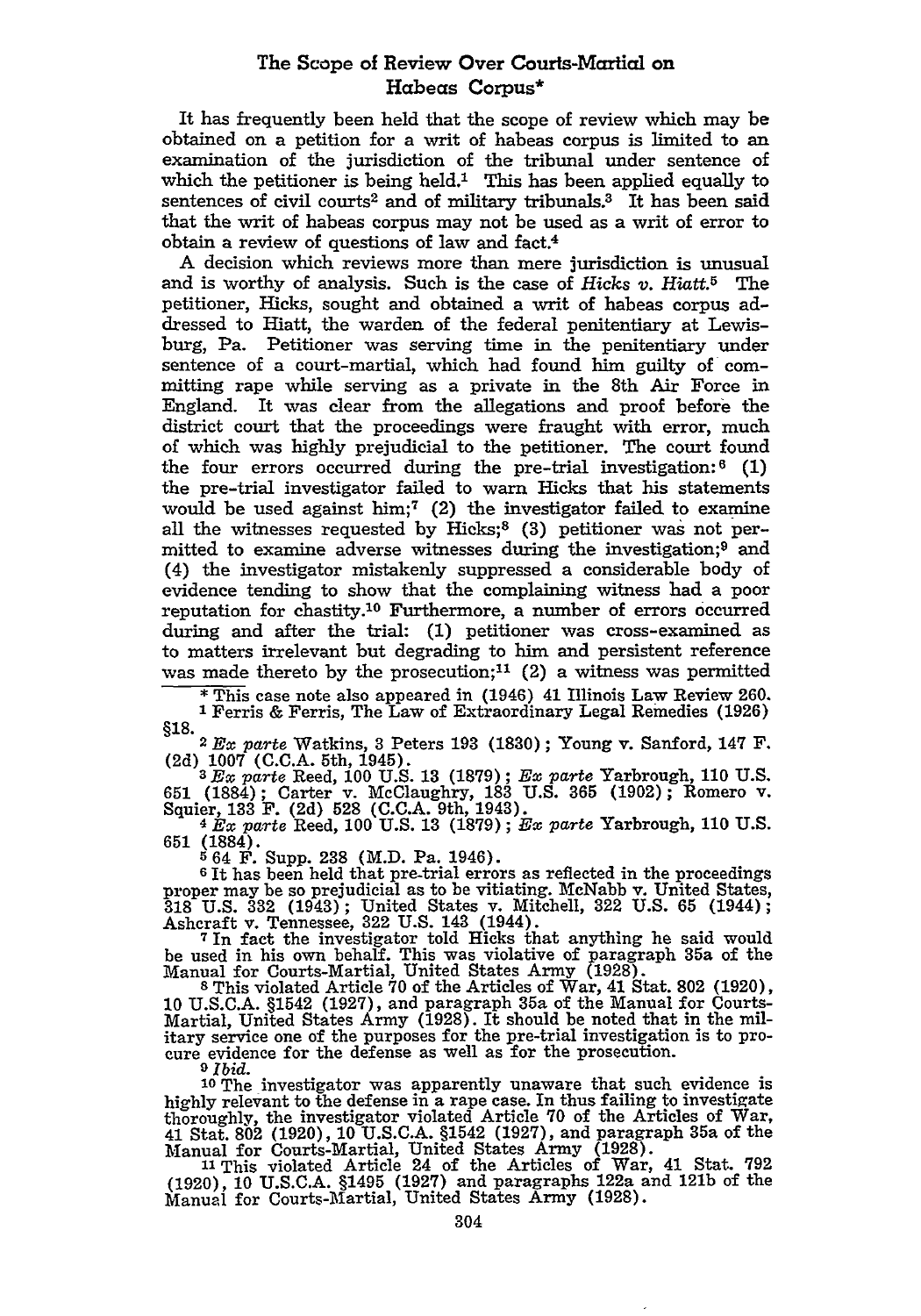to testify to matters that were hearsay and irrelevant but prejudicial to petitioner; **(3)** no evidence was adduced concerning the reputation for chastity of the complaining witness; $12$  (4) in closing the judge advocate was permitted to make prejudicial statements concerning petitioner's failure to make a sworn statement during the investigation; <sup>13</sup>**(5)** the court-martial admitted certain testimony that was obviously based entirely upon the supposition of the witness; (6) the recommendation for clemency made **by** all the members of the court-martial to the convening authority indicated that the members entertained a reasonable doubt as to whether the complaining witness consented to the  $act$ ;<sup>14</sup> and (7) the reviewing authorities found no error in the proceedings. The district court held that a civil court could in a habeas corpus proceeding determine whether the military trial had been, basically so 'unfair that the petitioner was being deprived of his liberty without due process of law. Applying the rule to the facts in the case, the court found that there had been such an accumulation of prejudicial errors as to constitute a deprivation of due process<sup>15</sup> and ordered Hicks' release.

In so holding the court followed an earlier case in the same circuit<sup>16</sup> in which the petitioner, a soldier, was in the custody of the same warden under sentence of a court-martial. The court held<sup>17</sup> in that case that habeas corpus may be used to test the validity'of a conviction where the constitutional rights of the accused have been disregarded and where those rights cannot be preserved by means other than by habeas corpus. It was held that this particularly applied to a deprivation of due process of law. In articulating this rule the court pointed out that a citizen does not give up *all* his constitutional rights when he becomes a member of the armed forces, and that, although procedurally due process in a military tribunal differs quite materially from that in a civil court, nevertheless it is essential that this procedure be applied "in a fundamentally fair way."<sup>18</sup>

The application of this rule is not entirely devoid of precedent. It seems to be well established that in deportation cases habeas corpus may be used to examine the hearing which the alien had before the immigration authorities for the purpose of determining whether it was fair,<sup>19</sup> even to the extent of ascertaining whether or not there was some evidence to support the deportation order.<sup>20</sup> Of course, in the deportation cases the judicial review of the order which the

12Defense counsel seems to have been unaware that there was a large body of evidence on this point and did not press it. **<sup>13</sup>**This violated the Fifth Amendment of the Constitution and Article

24 of the Articles of War, 41 Stat. 792 (1920), 10 U.S.C.A. §1495 (1927). **<sup>14</sup>**Paragraph 78a of the Manual for Courts-Martial, United States

Army (1928) states: "In order to convict of an offense the court must be satisfied, beyond a reasonable doubt, that the accused is guilty thereof."

<sup>15</sup>*Cf.* Colyer v. Skeffington, 265 Fed. **17** (D.C. Mass. 1920). **<sup>16</sup>**United States ex *rel.* Innes v. Hiatt, 141 F. (2d) 664 (C.C.A. 3rd,

1944). **<sup>17</sup>**Id. at 666. Is *Ibid.*

**<sup>19</sup>**United States ex *rel.* Tisi v. Tod, 264 U.S. 109 (1924); Bridges v. Wixon, **326** U.S. 135 (1945). **<sup>20</sup>**See Bridges v. Wixon, 326 U.S. 135, 149 (1945) and United

States *ex rel.* Vajtauer v. Comr. of Immigration, **273** U.S. 103, **106** (1927) wherein Mr. Justice Stone said, "Deportation without a fair hearing or on charges unsupported by any evidence is a denial of due process which may be corrected on habeas corpus."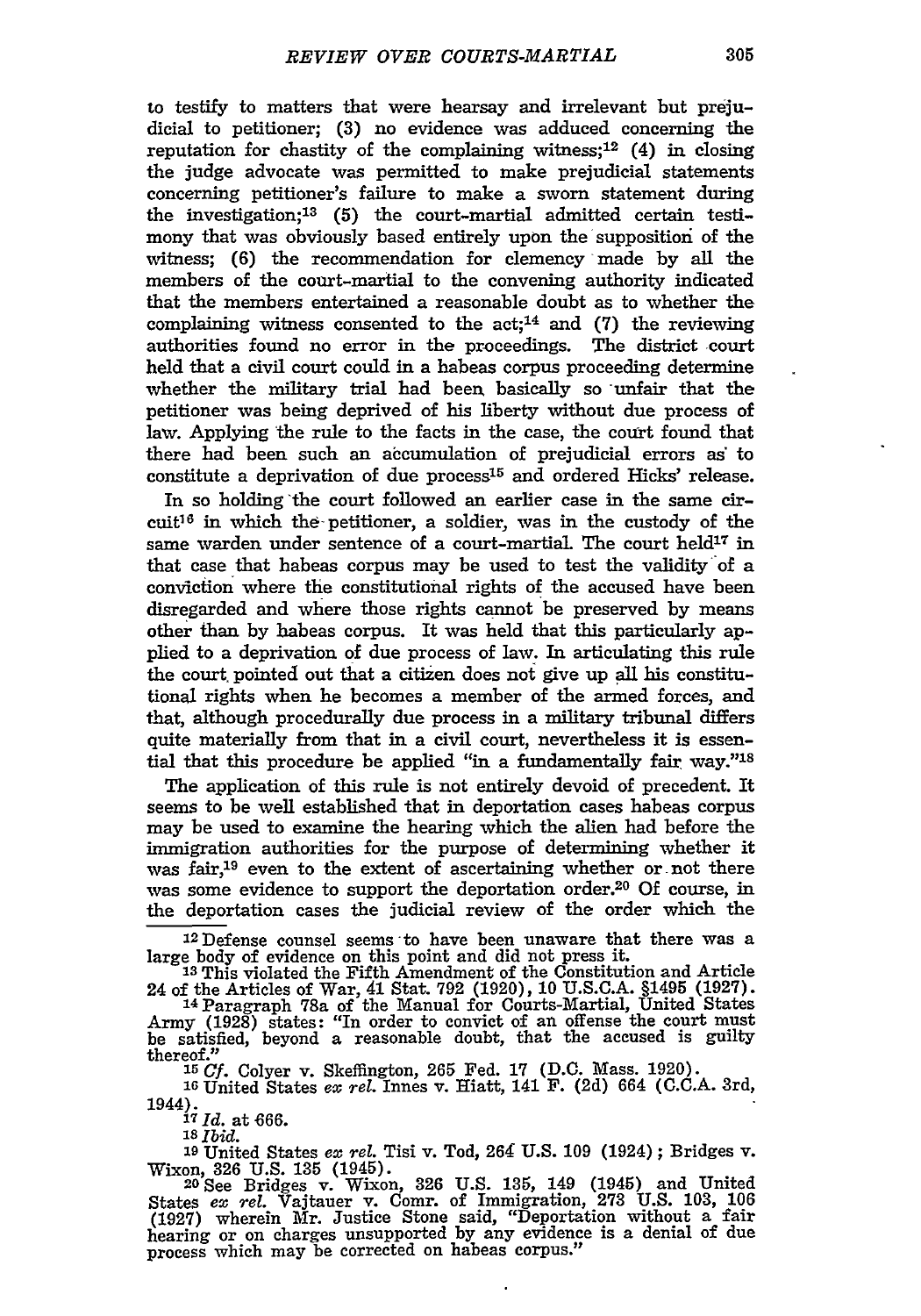alien might obtain was limited.<sup>21</sup> Therefore, it may be that the real reason for extending the review in these cases beyond the confines of mere jurisdiction is that habeas corpus is the only recourse which the alien has in order to protect his constitutional right to due process of law.

Likewise in certain criminal cases before the civil courts the broader rule has been followed.22 In cases where an accused has been convicted of a crime in a state court proceeding, which violated the due process clause of the Fourteenth Amendment, the federal courts have granted habeas corpus, particularly where the unfair circumstances were outside the original record.23 In other cases where habeas corpus was sought in the state courts and denied by them, the United States Supreme Court has, on certiorari to the denial, examined the original proceedings and where it found a deprivation of due process has reversed the state courts and directed a writ to be issued.24 The fact that these cases are of relatively recent vintage gives rise to the impression that the trend is toward a broader scope of review on habeas corpus.<sup>25</sup>

However, this trend has not heretofore been observable *in.* cases where the proceedings of military tribunals have been brought before the civil courts.26 The courts have evidently been reluctant to interfere with the exercise by the military of its disciplinary powers, and so the rule has been that, while military tribunals are inferior courts of limited jurisdiction and their decisions are therefore subject to collateral attack, $27$  the scope of that attack is limited to the question of jurisdiction. The broadening of this rule in the two *Hiatt* cases<sup>28</sup> is a development to be expected in the light of the demand for democratization of the armed forces. The application of this broader rule has been made particularly in those civil cases where the constitutional rights of the petitioner had little or no other safeguard. The federal courts have always been the last resort for the protection of those rights. In view of the possibility in the military courts just as in the civil courts that cases may arise where essential fairness is not given, it would seem proper for the federal courts to be considered also the last resort for protection of the constitutional rights of military personnel.

Whether the Supreme Court would review in a habeas corpus case the application of due process in a military court is as yet a matter

**<sup>21</sup>**The Immigration Act, 39 Stat. **874** (1917), **8** U.S.C.A. §173 (1942), had no provision for appeal from the decision of the Secretary of Labor. Likewise, there is now no provision for appeal from the decision of the Attorney General, **39** Stat. **889** (1917), **8** U.S.C.A. **§155** (1942). 22Johnson v. Zerbst, 304 U.S. 458 **(1938)** (accused counterfeiters

denied right of counsel). **23** Moore v. Dempsey, 261 U.S. 86 (1923) (negroes convicted by mob

dominated court); Waley v. Johnston, 316 U.S. 101 (1942) (coerced plea of guilty). *Cf.* Mooney v. Holohan, 294 **U.S. 103** (1935) (where World War I bomb thrower had not exhausted remedy on appeal, habeas corpus was denied).

**<sup>24</sup>**Smith v. O'Grady, 312 U.S. 329 (1941) (duped plea of guilty without counsel); Lisenba v. California, 314 **U.S.** 219 (1941) (admission of coerced confessions). **<sup>25</sup>**Note (1935) 35 Col. L. Rev. 404.

**<sup>26</sup>**Stein, Judicial Review of Determinations of Federal Military Tribunals (1941) 11 Brooklyn L. Rev. 30; Note (1939) 7 Geo. Wash. L. Rev. 503. See also, Dynes v. Hoover, 61 U.S. 65 **(1857);** *In re* Grim**lery, 137** U.S. 147 (1890); Collins v. McDonald, **258** U.S. 416 (1922). **<sup>27</sup>**See *Ex parte* Watkins, **28 U.S.-** 193, 209 (1830).

**28** *Cf. Ex parte* Benton, 63 F. Supp. **808** (N.D. Cal. 1945).